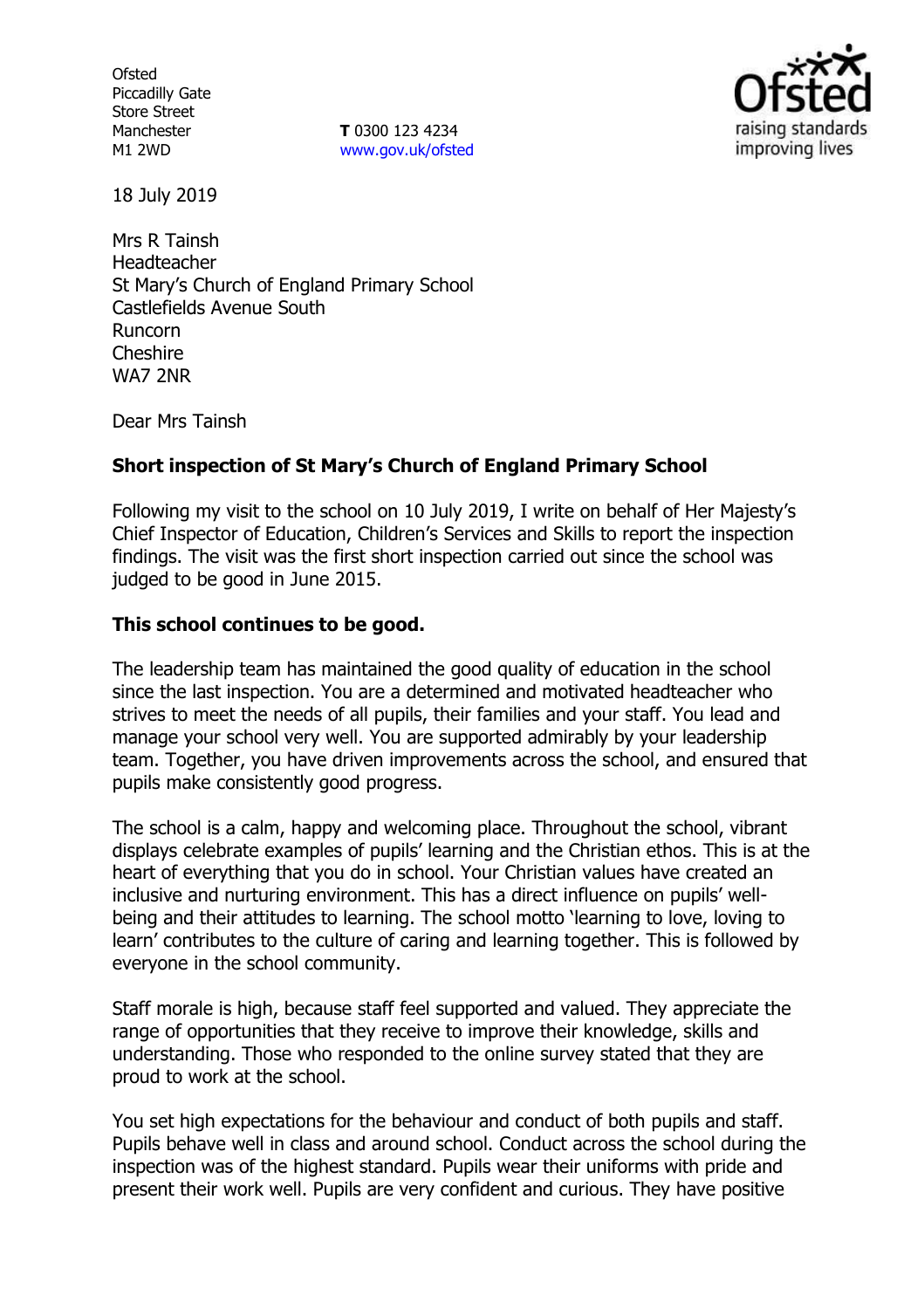

attitudes to learning. The pupils with whom I spoke are proud of their school and value their education.

Most parents that responded to Parent View, Ofsted's online survey, are supportive of the school and would recommend the school to others. One comment summed up many of the positive views of parents: 'St Mary's is an inclusive family which helps all of its learners (to) grow, both socially and educationally.'

You have an accurate and thorough understanding of the strengths and weaknesses of the school. You ensure that all leaders and governors also understand. This information is then used to improve the quality of provision further. The areas for improvement identified at the time of the last inspection have been addressed.

## **Safeguarding is effective.**

Safeguarding arrangements are fit for purpose. There is a strong culture around keeping children safe throughout the school and in the wider community. All staff and governors understand their roles in keeping children safe. They receive a wide range of comprehensive training. As a result, staff are knowledgeable and know what to do if they have concerns about pupils' safety or well-being. Checks that leaders undertake on the suitability of adults to work with pupils meet requirements.

Pupils all feel safe, respected and cared for at school. Pupils that I spoke with demonstrated their knowledge of different kinds of bullying and how to stay safe online. Pupils were also in agreement that bullying was rare. If it did happen, they said that teachers would quickly sort things out. Consequently, pupils enjoy school, and their attendance is good.

# **Inspection findings**

- As part of this inspection, I focused on several lines of enquiry. The first concerned boys' writing in the early years. Children enter the school with skills below those typical for their age, and with limited experiences. They make a strong start to their education because of the quality of teaching, learning and assessment. The learning environments, both inside and outside, are vibrant and well resourced. A wide range of learning activities engage children's imaginations and develop their independence skills.
- Teachers use accurate assessment and children's interests to plan activities that develop the children's skills across the curriculum. Alongside this, teachers have spent time refining their curriculum. They plan topics and purposeful writing opportunities that engage boys. For example, during their 'superhero' topic, boys had the opportunity to write to the queen and apologise because her jewels were stolen.
- Current school assessment information and the work in boys' books, shows that boys are making good progress in their writing. However, despite these improvements, teachers do not provide a range of opportunities for children to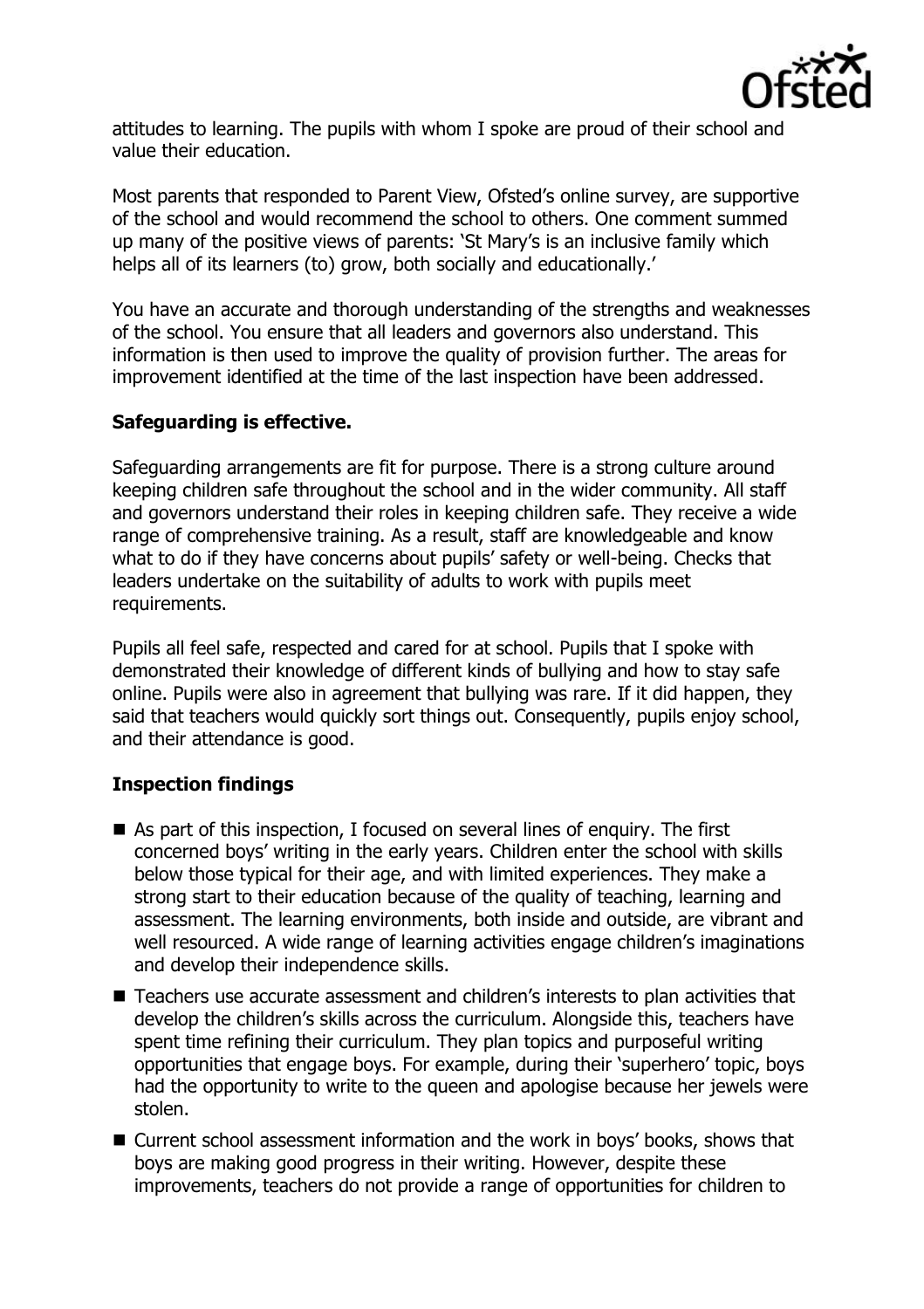

consolidate their reading and writing skills in free-choice activities.

- $\blacksquare$  The next area we looked at was the progress that pupils are making in their phonic skills in Year 1. This was because the proportion of pupils who achieved the expected standard in the Year 1 phonics screening check declined in 2018. You have acted swiftly to improve the teaching of phonics. The English leaders are knowledgeable and have a good understanding of the strengths and areas for development. They have ensured that all staff have attended recent phonic training to deepen their subject knowledge and confidence when teaching phonics. As a result, pupils are using their knowledge of letters and sounds with increasing effect in their reading and writing. However, the improvements made to the teaching of phonics are still relatively new and have not had the desired impact on pupils' outcomes. In addition, many of the books that pupils read in school and at home are not matched well to pupils' phonic abilities.
- $\blacksquare$  I also looked at how leaders are improving outcomes in key stage 1 at the higher standard in reading, writing and mathematics. You have made many changes to improve teaching and learning for the most able pupils. Teachers have had targeted training. They also work with colleagues from other schools in order to improve their knowledge, skills and understanding. Teachers ensure that activities are matched well to pupils' abilities.
- **Pupils are challenged to extend their vocabulary. They are confident to ask what** certain words mean. As a result, they are using their increasing vocabulary to good effect in their writing. For example, pupils in key stage 1, were using words like, 'petrified' and 'slithered' during a writing lesson. Additionally, the teaching of higher-order reading skills, and high-quality texts across the curriculum are having a significant impact on the current progress of the most able. In mathematics, the most able pupils are rapidly developing their mathematicalreasoning and problem-solving skills. Current school assessment information and the work in pupils' books shows that the most able pupils are making strong progress.
- Finally, I focused on pupil premium funding and what leaders do to support disadvantaged pupils to catch up. This was because the attainment of disadvantaged pupils in Year 6 has remained lower than that of other pupils nationally, especially in reading and mathematics. Leaders have carried out a thorough analysis of the needs of the disadvantaged pupils. You have placed a high priority on supporting pupils' social and emotional needs, by employing a family support worker. Until she recently left, she provided small nurture group support and counselling for pupils and their families.
- **Pupils that spoke to me were keen to tell me that one of the best things about** the school is the care and support that it provides for everyone, especially as pupils stated, 'those who need it most'. You have recruited a new family support worker to continue this work.
- Leaders ensure that the progress of disadvantaged pupils is carefully tracked. The pupils receive a range of support and interventions. A team of teaching assistants provide small-group sessions and individual support so that pupils' individual needs are met. Many of these improvements are new, and are not embedded.